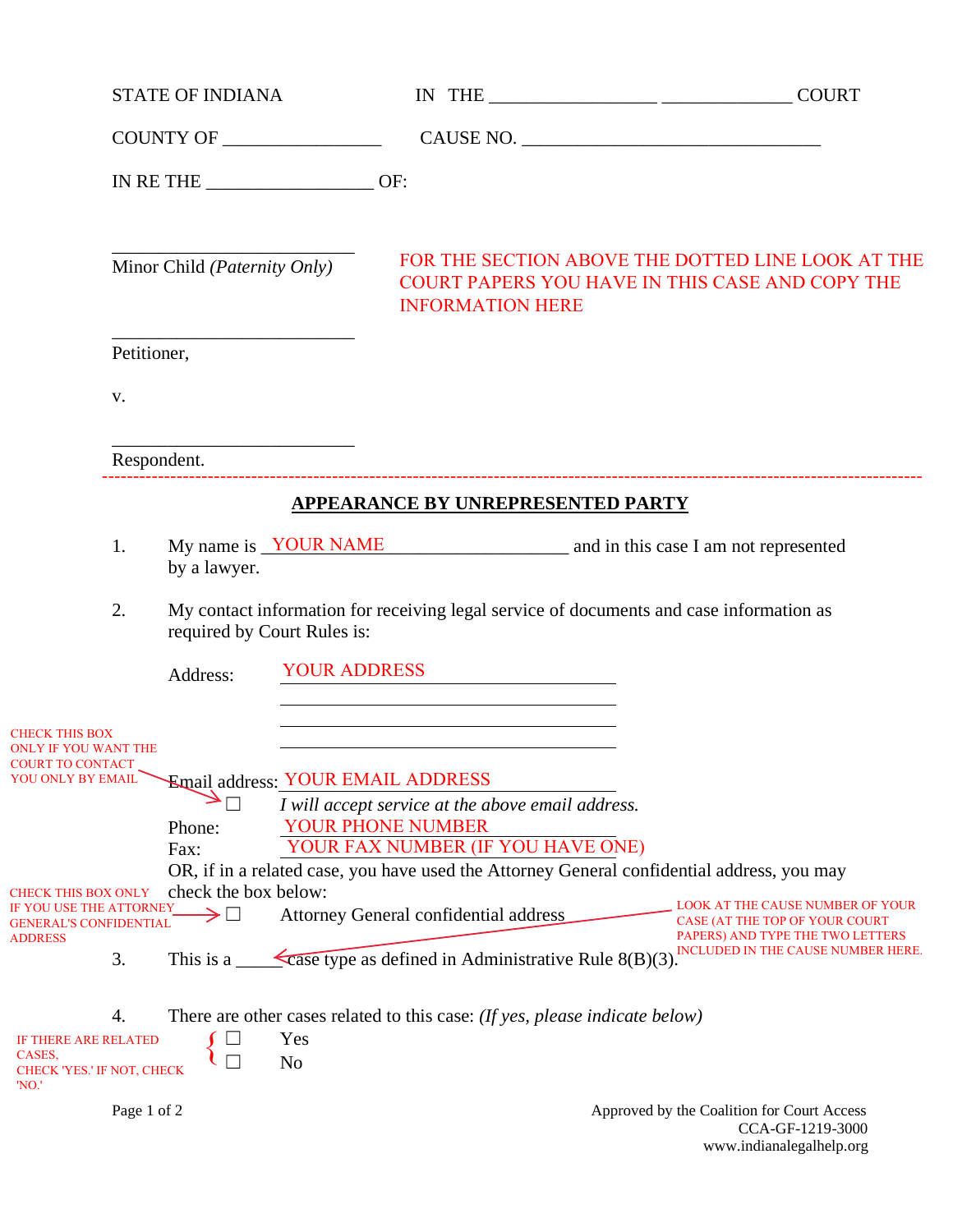| Caption and case number of related cases: | IF THERE ARE RELATED CASES, ENTER THE INFORMATION HERE |
|-------------------------------------------|--------------------------------------------------------|
| Caption:                                  | Case No.:                                              |
| Caption:                                  | Case No.:                                              |
| Caption:                                  | Case No.:                                              |

Additional information as required by local rule: IF ADDTITIONAL INFORMATION IS REQUIRED BY LOCAL RULE, ENTER IT HERE.

#### PRINT THIS DOCUMENT AND SIGN HERE

Signature

## THE CERTIFICATE OF SERVICE TELLS THE COURT HOW THE OTHER PARTY RECEIVED THIS DOCUMENT.

#### **CERTIFICATE OF SERVICE**

|                                                                                  | $\Box$ I hereby certify that I sent a copy of this document on $\Box$ DATE SENT                                                               | by      |
|----------------------------------------------------------------------------------|-----------------------------------------------------------------------------------------------------------------------------------------------|---------|
| <b>IF YOU WILL</b><br><b>MAIL THIS</b><br><b>DOCUMENT TO</b><br><b>THE OTHER</b> | rst-class U.S. mail, postage prepaid to <b>NAME OF OTHER PARTY</b><br>he following address:                                                   | at      |
| PARTY, FILL<br><b>OUT THIS</b><br><b>SECTION.</b>                                | <b>OTHER PARTY'S ADDRESS</b>                                                                                                                  |         |
| IF YOU USE THE<br><b>E-FILING</b>                                                | $\Box$ I hereby certify that I sent a copy of this document on <b>DATE SENT</b><br>SYSTEM, FILL Service using the Indiana E-filing system to: | $by E-$ |
| <b>OUT THIS</b><br><b>SECTION</b>                                                | OTHER PARTY'S ADDRESS/EMAIL                                                                                                                   |         |

\_\_\_\_\_\_\_\_\_\_\_\_\_\_\_\_\_\_\_\_\_\_\_\_\_\_\_\_\_\_

PRINT THIS DOCUMENT AND SIGN HERE Signature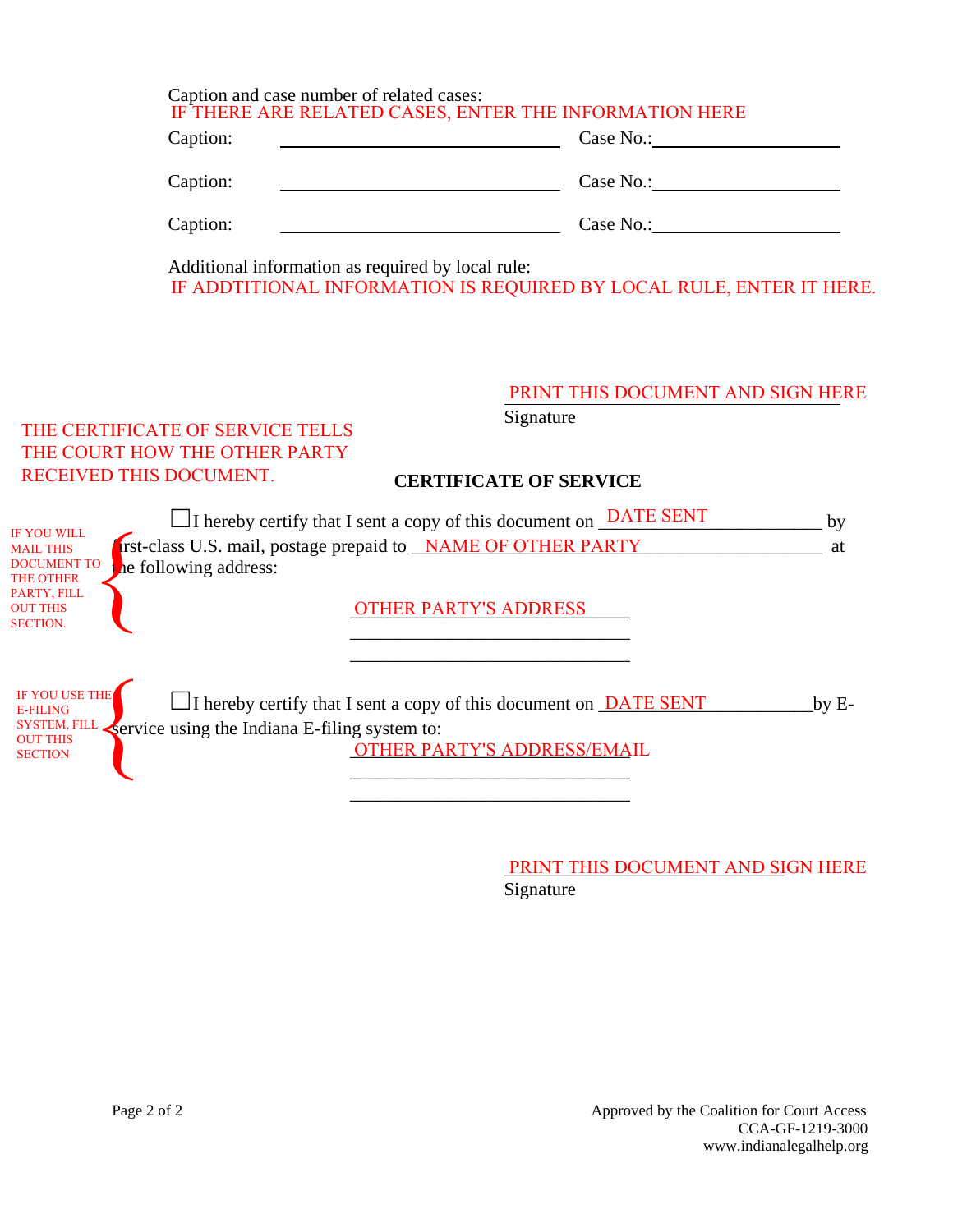| <b>STATE OF INDIANA</b>                               |                                                                                                                                                                                                                                                                                                            |                                                                                                  |
|-------------------------------------------------------|------------------------------------------------------------------------------------------------------------------------------------------------------------------------------------------------------------------------------------------------------------------------------------------------------------|--------------------------------------------------------------------------------------------------|
|                                                       |                                                                                                                                                                                                                                                                                                            |                                                                                                  |
| IN RETHE $\_\_\_\_\_\_\_\_\_\_\_$ OF:                 |                                                                                                                                                                                                                                                                                                            |                                                                                                  |
| Minor Child ( <i>Paternity Only</i> )                 |                                                                                                                                                                                                                                                                                                            | FOR THE SECTION ABOVE THE DOTTED LINE LOOK AT<br>THE COURT PAPERS YOU HAVE IN THIS CASE AND COPY |
| Petitioner,                                           | THE INFORMATION HERE                                                                                                                                                                                                                                                                                       |                                                                                                  |
| V.                                                    |                                                                                                                                                                                                                                                                                                            |                                                                                                  |
|                                                       |                                                                                                                                                                                                                                                                                                            |                                                                                                  |
|                                                       | <b>VERIFIED MOTION FOR CONTINUANCE</b>                                                                                                                                                                                                                                                                     | --------------------------------------                                                           |
|                                                       | Comes now, <b>YOUR NAME</b> , and states the following:                                                                                                                                                                                                                                                    |                                                                                                  |
| 1.<br>I need additional time because:<br>2.           | This matter is scheduled for hearing on <b>DATE HEARING IS SCHEDULED FOR</b> .<br>REASON YOU NEED TO CHANGE THE DATE OF THE HEARING<br>,我们也不会有什么。""我们的人,我们也不会有什么?""我们的人,我们也不会有什么?""我们的人,我们也不会有什么?""我们的人,我们也不会有什么?""我们的人                                                                                    |                                                                                                  |
| 3.                                                    | I request a continuance for <b>DO NOT WRITE A SPECIFIC DATE</b> .                                                                                                                                                                                                                                          | AMOUNT OF TIME YOU NEED. FOR EXAMPLE, "THIRTY DAYS" OR "TWO WEEKS".                              |
| 4.<br><b>NOT AGREE</b><br>proper relief.<br>are true. | I contacted NAME OF THE OTHER PARTY on PARTY<br>and they <b>INSERT</b> 'AGREED' OR 'DID to my continuance request.<br>WHEREFORE, I respectfully request a continuance of this hearing and for all other just and<br>I affirm under penalties for perjury that the foregoing representations and statements | DATE YOU CONTACTED THE OTHER                                                                     |
| Date: DATE                                            | Signature                                                                                                                                                                                                                                                                                                  | PRINT THIS DOCUMENT AND SIGN HERE                                                                |
|                                                       |                                                                                                                                                                                                                                                                                                            |                                                                                                  |

YOUR NAME

Printed Name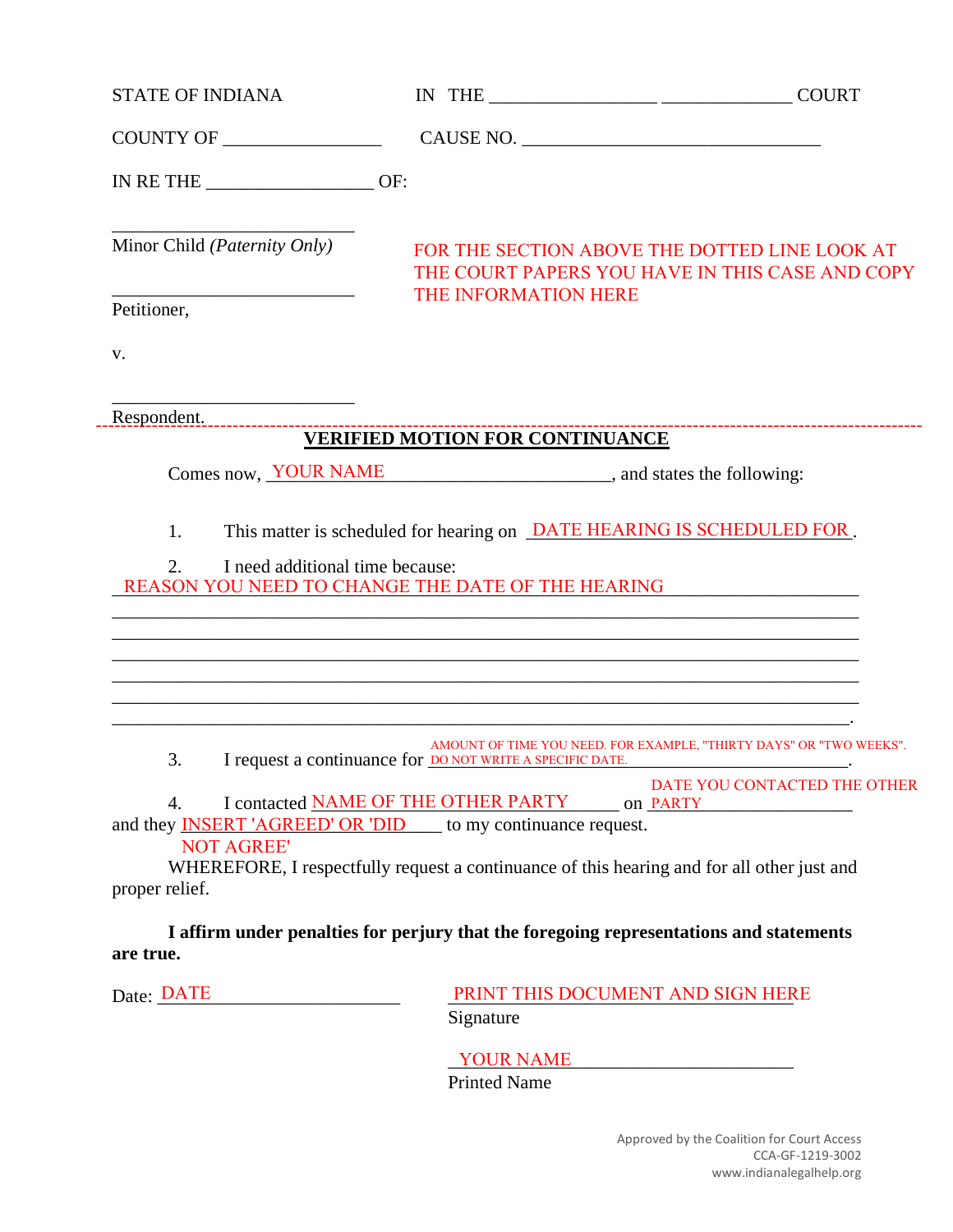## THE CERTIFICATE OF SERVICE TELLS THE COURT HOW THE OTHER PARTY RECEIVED THIS DOCUMENT.

IF YOU USE THE E-FILING SYSTEM, FILL OUT THIS **SECTION** 

### **CERTIFICATE OF SERVICE**

| <b>IF YOU WILL</b><br><b>MAIL THIS</b><br>$\Box$ I hereby certify that I sent a copy of this document on $\Box$ DATE SENT<br><b>DOCUMENT TO</b><br><b>Erst-class U.S. mail, postage prepaid to NAME OF OTHER PARTY</b><br>THE OTHER<br>PARTY, FILL<br>$t\mathbf{e}$ following address:<br><b>OUT THIS</b> | hv<br>at |
|-----------------------------------------------------------------------------------------------------------------------------------------------------------------------------------------------------------------------------------------------------------------------------------------------------------|----------|
| <b>SECTION.</b><br><b>OTHER PARTY'S ADDRESS</b>                                                                                                                                                                                                                                                           |          |

 $\Box$  I hereby certify that I sent a copy of this document on  $\Box$ **ATE SENT** by Eservice using the Indiana E-filing system to: DATE SENT THE SPITY

\_\_\_\_\_\_\_\_\_\_\_\_\_\_\_\_\_\_\_\_\_\_\_\_\_\_\_\_\_\_ \_\_\_\_\_\_\_\_\_\_\_\_\_\_\_\_\_\_\_\_\_\_\_\_\_\_\_\_\_\_

OTHER PARTY'S ADDRESS/EMA \_\_\_\_\_\_\_\_\_\_\_\_\_\_\_\_\_\_\_\_\_\_\_\_\_\_\_\_\_\_ OTHER PARTY'S ADDRESS/EMAIL

\_\_\_\_\_\_\_\_\_\_\_\_\_\_\_\_\_\_\_\_\_\_\_\_\_\_\_\_\_\_

PRINT THIS DOCUMENT AND SIGN HERE Signature